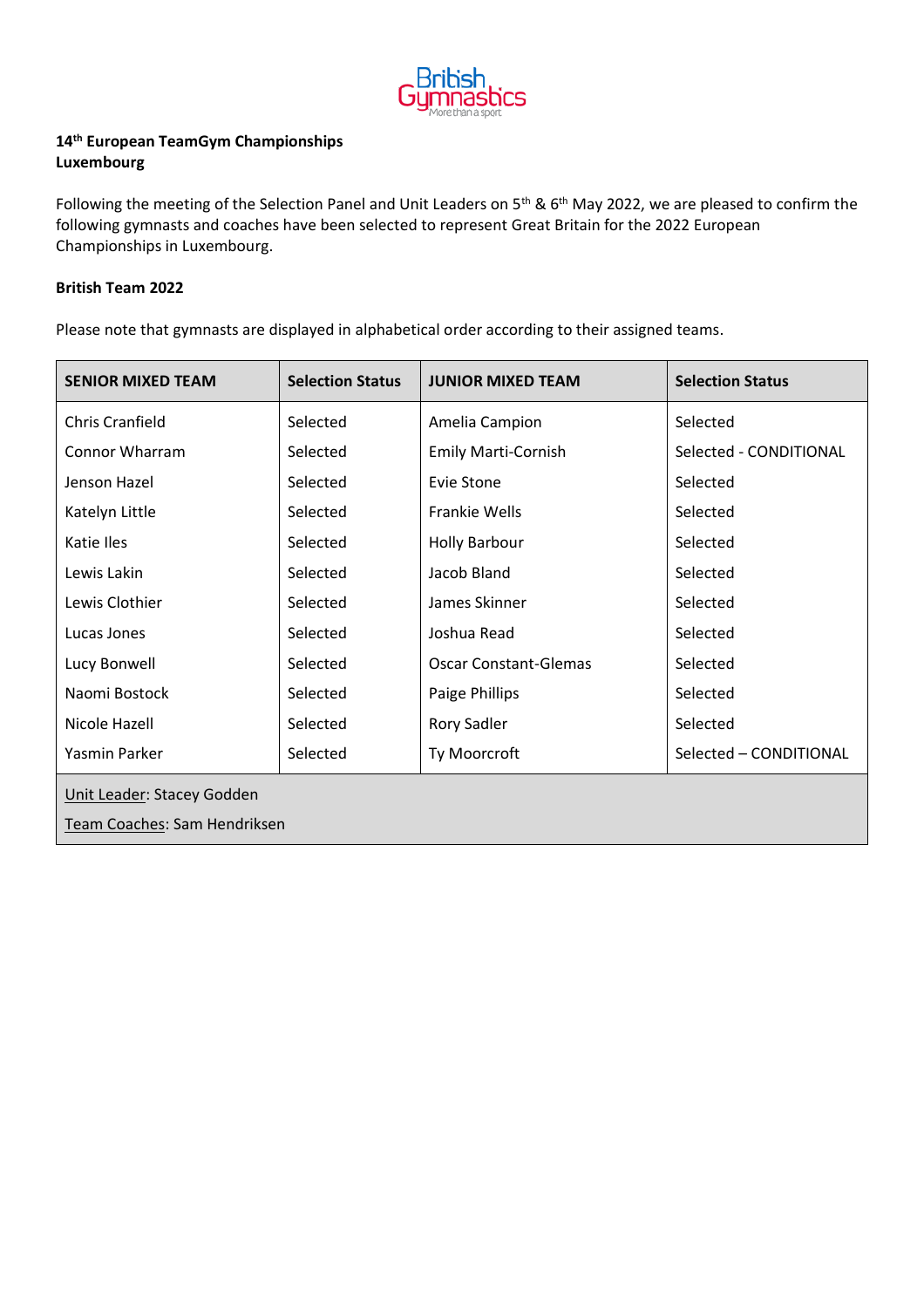

| <b>SENIOR WOMEN's</b><br><b>TEAM</b> | <b>Selection Status</b> | <b>JUNIOR WOMEN'S TEAM</b> | <b>Selection Status</b> |  |  |
|--------------------------------------|-------------------------|----------------------------|-------------------------|--|--|
| <b>Bethany Ayres</b>                 | Selected                | Abbie Thompson             | Selected - CONDITIONAL  |  |  |
| Caitlin Curlewis                     | Selected                | Amy Greenen                | Selected                |  |  |
| <b>Charlotte Parker</b>              | Selected                | Chanelle Burwood           | Selected                |  |  |
| Eloise Beeson                        | Selected                | Chloe Thompson             | Selected                |  |  |
| Emily Odunsi                         | Selected - CONDITIONAL  | Eloise White               | Selected                |  |  |
| <b>Emily Hunt</b>                    | Non Travelling Reserve  | Gemma Mckown               | Selected                |  |  |
| Emma Walker                          | Selected                | Livvy Britton              | Selected                |  |  |
| Gemma Webb                           | Selected                | <b>Madeline Smith</b>      | Selected                |  |  |
| Isabella Hunt                        | Selected                | Marcey Lakin               | Selected                |  |  |
| Larissa Royal                        | Selected                | Maisie Rutter              | Selected                |  |  |
| Liana Dorney                         | Selected                | Niamh Graham               | Selected                |  |  |
| Lois Ciupek                          | Selected                | Olivia Gill                | Selected - CONDITIONAL  |  |  |
| Rochelle Oxley                       | Selected                | Zara Robson                | Non Travelling Reserve  |  |  |
|                                      |                         |                            |                         |  |  |
| Unit Leader: Amber Simpson-Warner    |                         |                            |                         |  |  |

Team Coaches: Lauren Smith , Charles Fritzen

| <b>SENIOR MEN's TEAM</b>  | <b>Selection Status</b>              | <b>JUNIOR MEN'S TEAM</b> | <b>Selection</b><br><b>Status</b> |
|---------------------------|--------------------------------------|--------------------------|-----------------------------------|
| Anton Adewale             | Selected                             | Archie Minter            | Selected                          |
| <b>Brodie Aziz</b>        | Selected                             | Daniel Sanford           | Selected                          |
| Chanin Janse van Rensburg | Selected                             | Harvey Mullan            | Selected                          |
| Charlie Calder            | Selected                             | James Ash                | Selected                          |
| Dylan Campbell            | Selected                             | Josh Cantell             | Selected                          |
| Joseph Fishburn           | Non Travelling Reserve - CONDITIONAL | Noah Crease              | Selected                          |
| Kieran Foster             | Selected                             | Noah Higgs               | Selected                          |
| Marcus Jones              | Selected                             | Ryan Aitken              | Selected                          |
| <b>Matthew Capes</b>      | Selected                             | Samuel Kirby             | Selected                          |
| Phillip Hodkinson         | Selected                             | <b>Tobias Stewart</b>    | Selected                          |
| Samuel Clarke             | Selected                             |                          |                                   |
| <b>Tom Killick</b>        | Selected                             |                          |                                   |
| <b>Warren Jones</b>       | Selected                             |                          |                                   |